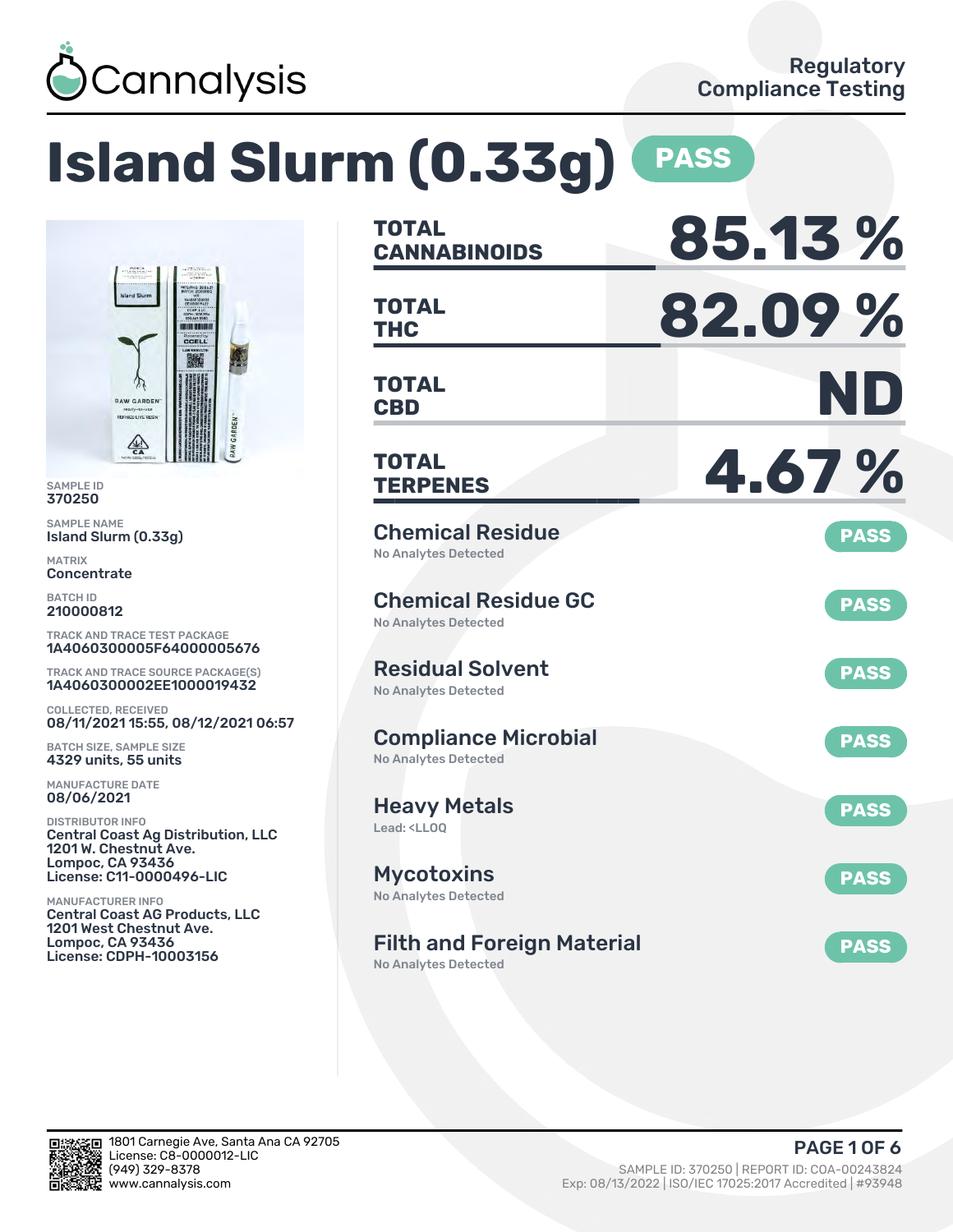

# CANNABINOID ANALYSIS

Total THC,CBD value(s) have been decarboxylated.

| TOTAL THC:          | 820.9 mg/g (82.09 %), 270.9 mg per package |
|---------------------|--------------------------------------------|
| TOTAL CBD:          | ND.                                        |
| TOTAL CANNABINOIDS: | 851.3 mg/g (85.13 %)                       |

UNIT OF MEASUREMENT: Milligrams per Gram(mg/g)

| <b>ANALYTE</b>         | <b>RESULT</b>        | LOD    | <b>LLOO</b> | <b>ANALYTE</b>   | <b>RESULT</b>        | LOD    | LL <sub>00</sub> |
|------------------------|----------------------|--------|-------------|------------------|----------------------|--------|------------------|
| THCa                   | ND                   | 0.2000 | 0.4000      | CBD <sub>v</sub> | ND                   | 0.2000 | 0.4000           |
| D9THC                  | 820.9 mg/g (82.09 %) | 0.2000 | 0.4000      | CBGa             | <b>ND</b>            | 0.2000 | 0.4000           |
| D8THC                  | <b>ND</b>            | 0.2000 | 0.4000      | CBG              | 30.40 mg/g (3.040 %) | 0.2000 | 0.4000           |
| <b>THC<sub>v</sub></b> | <b>ND</b>            | 0.2000 | 0.4000      | <b>CBN</b>       | <b>ND</b>            | 0.2000 | 0.4000           |
| CBDa                   | <b>ND</b>            | 0.2000 | 0.4000      | CBC              | <b>ND</b>            | 0.2000 | 0.4000           |
| <b>CBD</b>             | ND                   | 0.2000 | 0.4000      |                  |                      |        |                  |

#### ADDITIONAL INFORMATION

| Method:              | SOP-TECH-001 | Sample Prepped: 08/12/2021 12:34 |                                   | Sample Approved: 08/13/2021 11:25  |  |
|----------------------|--------------|----------------------------------|-----------------------------------|------------------------------------|--|
| Instrument: UPLC-DAD |              |                                  | Sample Analyzed: 08/12/2021 14:24 | Prep-Analytical Batch: 31824-25925 |  |



# TERPENE ANALYSIS

UNIT OF MEASUREMENT: Milligrams per Gram(mg/g)

| TUTAL TERPENES: |  |
|-----------------|--|
|                 |  |
|                 |  |

TOTAL TERPENES: 46.76 mg/g (4.676 %)

| <b>ANALYTE</b>          | <b>RESULT</b>                                                                                                               | <b>LOD</b> | <b>LLOO</b> |  | <b>ANALYTE</b>         | <b>RESULT</b>                                       | <b>LOD</b> | <b>LLOO</b> |
|-------------------------|-----------------------------------------------------------------------------------------------------------------------------|------------|-------------|--|------------------------|-----------------------------------------------------|------------|-------------|
| 3-Carene                | <b>ND</b>                                                                                                                   | 1.000      | 2.500       |  | Alpha bisabolol        | <ll0q< td=""><td>0.1000</td><td>0.5000</td></ll0q<> | 0.1000     | 0.5000      |
| Alpha cedrene           | <b>ND</b>                                                                                                                   | 1.000      | 2.500       |  | Alpha humulene         | 2.491 mg/g $(0.2491\%)$                             | 0.5000     | 1.000       |
| Alpha pinene            | 1.049 mg/g $(0.1049\%)$                                                                                                     | 0.1000     | 1.000       |  | Alpha terpinene        | <b>ND</b>                                           | 0.5000     | 1.000       |
| Alpha terpineol         | 1.023 mg/g $(0.1023 \%)$                                                                                                    | 0.3260     | 0.6520      |  | Beta caryophyllene     | 10.42 mg/g (1.042 %)                                | 0.5000     | 1.000       |
| Beta myrcene            | 9.845 mg/g (0.9845 %)                                                                                                       | 0.5000     | 1.000       |  | Beta pinene            | 1.622 mg/g $(0.1622%)$                              | 0.6070     | 1.214       |
| <b>Borneol</b>          | <b>ND</b>                                                                                                                   | 1.000      | 2.500       |  | Camphene               | <b>ND</b>                                           | 0.5000     | 1.000       |
| Camphor                 | <b>ND</b>                                                                                                                   | 0.1000     | 0.5000      |  | Caryophyllene oxide ND |                                                     | 0.5000     | 2.500       |
| Cedrol                  | <b>ND</b>                                                                                                                   | 0.5000     | 1.000       |  | Cis geraniol           | <b>ND</b>                                           | 1.000      | 2.500       |
| Cis nerolidol           | <b>ND</b>                                                                                                                   | 2.500      | 5.000       |  | Eucalyptol             | <b>ND</b>                                           | 0.1000     | 0.5000      |
| Fenchol                 | 1.575 mg/g (0.1575 %)                                                                                                       | 0.5000     | 1.000       |  | Fenchone               | <lloq< td=""><td>0.1000</td><td>0.5000</td></lloq<> | 0.1000     | 0.5000      |
| Gamma terpinene         | <b>ND</b>                                                                                                                   | 0.1000     | 0.5000      |  | Gamma terpineol        | <b>ND</b>                                           | 0.2090     | 0.5230      |
| Geranyl acetate         | <b>ND</b>                                                                                                                   | 0.1000     | 0.5000      |  | Guaiol                 | <b>ND</b>                                           | 2.500      | 5.000       |
| Isoborneol              | <b>ND</b>                                                                                                                   | 0.5000     | 1.000       |  | Isopulegol             | <b>ND</b>                                           | 2.500      | 5.000       |
| Limonene                | 11.94 mg/g (1.194 %)                                                                                                        | 0.5000     | 2.500       |  | Linalool               | 3.273 mg/g (0.3273 %)                               | 0.5000     | 1.000       |
| Menthol                 | <b>ND</b>                                                                                                                   | 1.000      | 2.500       |  | Ocimene 1              | <b>ND</b>                                           | 0.1550     | 0.3100      |
| Ocimene <sub>2</sub>    | <ll0q< td=""><td>0.3450</td><td>1.725</td><td></td><td>P-cymene</td><td><b>ND</b></td><td>0.5230</td><td>1.045</td></ll0q<> | 0.3450     | 1.725       |  | P-cymene               | <b>ND</b>                                           | 0.5230     | 1.045       |
| P-mentha-1.5-diene ND   |                                                                                                                             | 0.5000     | 1.000       |  | Pulegone               | <b>ND</b>                                           | 0.1000     | 0.5000      |
| Sabinene                | <b>ND</b>                                                                                                                   | 0.5000     | 1.000       |  | Terpinolene            | 3.528 mg/g (0.3528 %)                               | 0.1000     | 0.5000      |
| Trans beta farnesene ND |                                                                                                                             | 2.500      | 5.000       |  | Trans geraniol         | <b>ND</b>                                           | 0.5000     | 2.500       |
| Trans nerolidol         | <b>ND</b>                                                                                                                   | 0.5000     | 2.500       |  | Valencene              | <b>ND</b>                                           | 0.5000     | 1.000       |

| <b>NALYTE</b>          | <b>RESULT</b>                                       | LOD    | LL <sub>OO</sub> |
|------------------------|-----------------------------------------------------|--------|------------------|
| <b>Npha bisabolol</b>  | <lloq< td=""><td>0.1000</td><td>0.5000</td></lloq<> | 0.1000 | 0.5000           |
| <b>Npha humulene</b>   | 2.491 mg/g (0.2491%)                                | 0.5000 | 1.000            |
| <b>Npha terpinene</b>  | <b>ND</b>                                           | 0.5000 | 1.000            |
| Beta caryophyllene     | 10.42 mg/g $(1.042 \%)$                             | 0.5000 | 1.000            |
| 3eta pinene            | 1.622 mg/g (0.1622 %)                               | 0.6070 | 1.214            |
| Camphene               | <b>ND</b>                                           | 0.5000 | 1.000            |
| Caryophyllene oxide ND |                                                     | 0.5000 | 2.500            |
| Cis geraniol           | <b>ND</b>                                           | 1.000  | 2.500            |
| ucalyptol:             | <b>ND</b>                                           | 0.1000 | 0.5000           |
| Fenchone               | <lloq< td=""><td>0.1000</td><td>0.5000</td></lloq<> | 0.1000 | 0.5000           |
| Gamma terpineol        | <b>ND</b>                                           | 0.2090 | 0.5230           |
| <b>Guaiol</b>          | <b>ND</b>                                           | 2.500  | 5.000            |
| sopulegol              | <b>ND</b>                                           | 2.500  | 5.000            |
| .inalool               | 3.273 mg/g (0.3273 %)                               | 0.5000 | 1.000            |
| )cimene 1              | <b>ND</b>                                           | 0.1550 | 0.3100           |
| <sup>2</sup> -cymene   | ND.                                                 | 0.5230 | 1.045            |
| Pulegone               | <b>ND</b>                                           | 0.1000 | 0.5000           |
| erpinolene             | 3.528 mg/g (0.3528 %)                               | 0.1000 | 0.5000           |
| rans geraniol          | ND.                                                 | 0.5000 | 2.500            |
| /alencene              | <b>ND</b>                                           | 0.5000 | 1.000            |

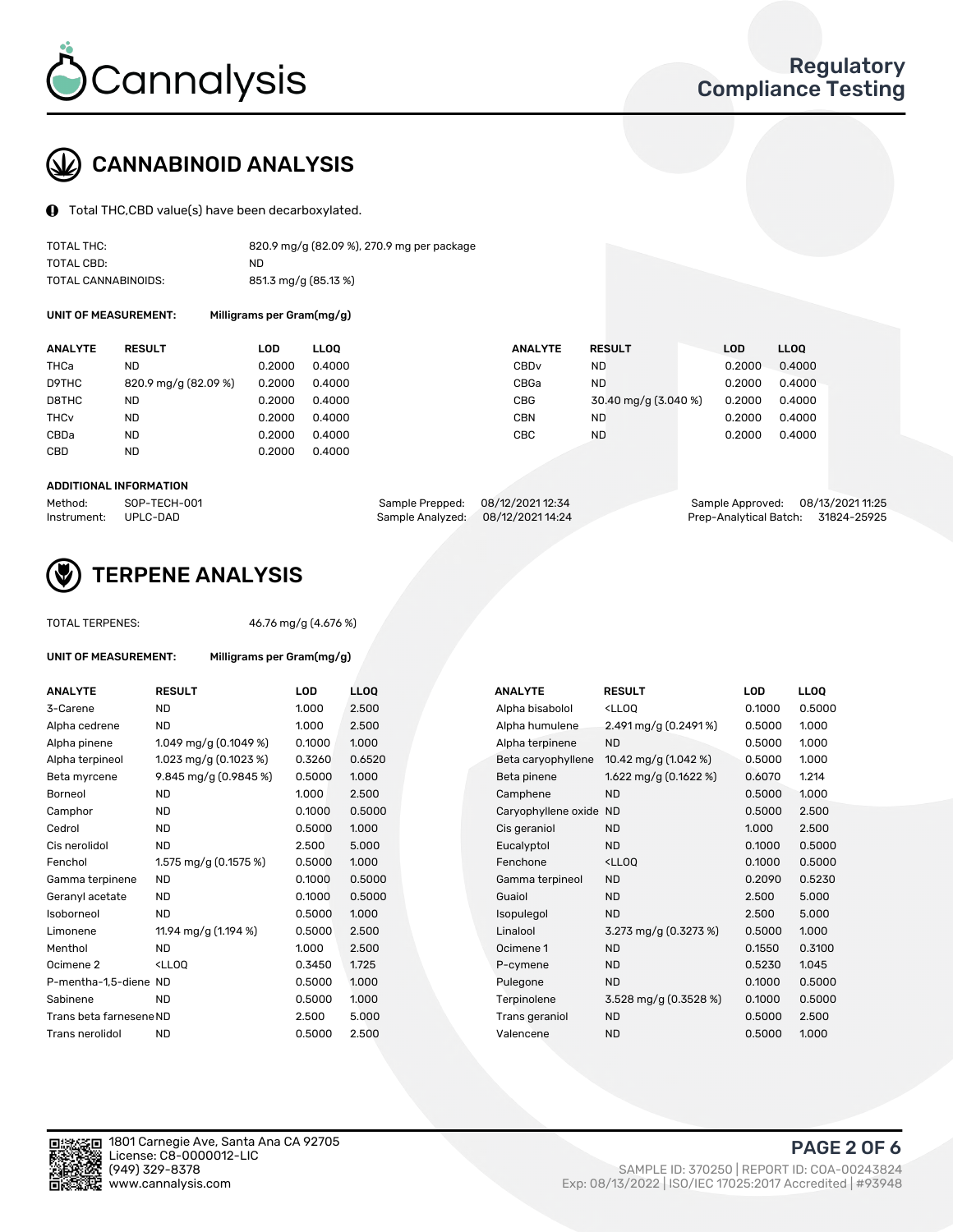

## Regulatory Compliance Testing

#### ADDITIONAL INFORMATION

Method: SOP-TECH-027 Sample Prepped: 08/12/2021 13:16 Sample Approved: 08/13/2021 15:18 Prep-Analytical Batch: 31827-25922



CHEMICAL RESIDUE ANALYSIS PASS

UNIT OF MEASUREMENT: Micrograms per Gram(ug/g)

| <b>ANALYTE</b>  | <b>RESULT</b> | LOD    | LLOQ   | <b>ACTION LEVEL</b> |      | <b>ANALYTE</b>      | <b>RESULT</b> | <b>LOD</b> | <b>LLOQ</b> | <b>ACTION LEVEL</b> |      |
|-----------------|---------------|--------|--------|---------------------|------|---------------------|---------------|------------|-------------|---------------------|------|
| Abamectin       | <b>ND</b>     | 0.0200 | 0.0400 | 0.1000              | Pass | Acephate            | <b>ND</b>     | 0.0200     | 0.0400      | 0.1000              | Pass |
| Acequinocyl     | <b>ND</b>     | 0.0200 | 0.0400 | 0.1000              | Pass | Acetamiprid         | <b>ND</b>     | 0.0200     | 0.0400      | 0.1000              | Pass |
| Aldicarb        | <b>ND</b>     | 0.0200 | 0.0400 | 0.0                 | Pass | Azoxystrobin        | <b>ND</b>     | 0.0200     | 0.0400      | 0.1000              | Pass |
| Bifenazate      | <b>ND</b>     | 0.0200 | 0.0400 | 0.1000              | Pass | Bifenthrin          | <b>ND</b>     | 0.0200     | 0.0400      | 3.000               | Pass |
| <b>Boscalid</b> | <b>ND</b>     | 0.0200 | 0.0400 | 0.1000              | Pass | Carbaryl            | <b>ND</b>     | 0.0200     | 0.0400      | 0.5000              | Pass |
| Carbofuran      | <b>ND</b>     | 0.0200 | 0.0400 | 0.0                 | Pass | Chlorantraniliprole | <b>ND</b>     | 0.0200     | 0.0400      | 10.00               | Pass |
| Clofentezine    | <b>ND</b>     | 0.0200 | 0.0400 | 0.1000              | Pass | Coumaphos           | <b>ND</b>     | 0.0200     | 0.0400      | 0.0                 | Pass |
| Cyfluthrin      | <b>ND</b>     | 0.4000 | 1.000  | 2.000               | Pass | Cypermethrin        | <b>ND</b>     | 0.4000     | 1.000       | 1.000               | Pass |
| Daminozide      | <b>ND</b>     | 0.0200 | 0.0400 | 0.0                 | Pass | Diazinon            | <b>ND</b>     | 0.0200     | 0.0400      | 0.1000              | Pass |
| Dichlorvos      | <b>ND</b>     | 0.0200 | 0.0400 | 0.0                 | Pass | Dimethoate          | <b>ND</b>     | 0.0200     | 0.0400      | 0.0                 | Pass |
| Dimethomorph    | <b>ND</b>     | 0.0200 | 0.0400 | 2.000               | Pass | Ethoprophos         | <b>ND</b>     | 0.0200     | 0.0400      | 0.0                 | Pass |
| Etofenprox      | <b>ND</b>     | 0.0200 | 0.0400 | 0.0                 | Pass | Etoxazole           | <b>ND</b>     | 0.0200     | 0.0400      | 0.1000              | Pass |
| Fenhexamid      | <b>ND</b>     | 0.0200 | 0.0400 | 0.1000              | Pass | Fenoxycarb          | <b>ND</b>     | 0.0200     | 0.0400      | 0.0                 | Pass |
| Fenpyroximate   | <b>ND</b>     | 0.0200 | 0.0400 | 0.1000              | Pass | Fipronil            | <b>ND</b>     | 0.0400     | 0.1000      | 0.0                 | Pass |
| Flonicamid      | <b>ND</b>     | 0.0200 | 0.0400 | 0.1000              | Pass | Fludioxonil         | <b>ND</b>     | 0.0200     | 0.0400      | 0.1000              | Pass |
| Hexythiazox     | <b>ND</b>     | 0.0200 | 0.0400 | 0.1000              | Pass | Imazalil            | <b>ND</b>     | 0.0200     | 0.0400      | 0.0                 | Pass |
| Imidacloprid    | <b>ND</b>     | 0.0200 | 0.0400 | 5.000               | Pass | Kresoxim methyl     | <b>ND</b>     | 0.0200     | 0.0400      | 0.1000              | Pass |
| Malathion       | <b>ND</b>     | 0.0200 | 0.0400 | 0.5000              | Pass | Metalaxyl           | <b>ND</b>     | 0.0200     | 0.0400      | 2.000               | Pass |
| Methiocarb      | <b>ND</b>     | 0.0200 | 0.0400 | 0.0                 | Pass | Methomyl            | <b>ND</b>     | 0.0200     | 0.0400      | 1.000               | Pass |
| Mevinphos       | <b>ND</b>     | 0.0200 | 0.0400 | 0.0                 | Pass | Myclobutanil        | <b>ND</b>     | 0.0200     | 0.0400      | 0.1000              | Pass |
| Naled           | <b>ND</b>     | 0.0200 | 0.0400 | 0.1000              | Pass | Oxamyl              | <b>ND</b>     | 0.0200     | 0.0400      | 0.5000              | Pass |
| Paclobutrazol   | <b>ND</b>     | 0.0200 | 0.0400 | 0.0                 | Pass | Permethrins         | <b>ND</b>     | 0.0400     | 0.1000      | 0.5000              | Pass |
| Phosmet         | <b>ND</b>     | 0.0200 | 0.0400 | 0.1000              | Pass | Piperonyl butoxide  | <b>ND</b>     | 0.0200     | 0.0400      | 3.000               | Pass |
| Prallethrin     | <b>ND</b>     | 0.0200 | 0.0400 | 0.1000              | Pass | Propiconazole       | <b>ND</b>     | 0.0200     | 0.0400      | 0.1000              | Pass |
| Propoxur        | <b>ND</b>     | 0.0200 | 0.0400 | 0.0                 | Pass | Pyrethrins          | <b>ND</b>     | 0.0200     | 0.0400      | 0.5000              | Pass |
| Pyridaben       | <b>ND</b>     | 0.0200 | 0.0400 | 0.1000              | Pass | Spinetoram          | <b>ND</b>     | 0.0200     | 0.0400      | 0.1000              | Pass |
| Spinosad        | <b>ND</b>     | 0.0300 | 0.0700 | 0.1000              | Pass | Spiromesifen        | <b>ND</b>     | 0.0200     | 0.0400      | 0.1000              | Pass |
| Spirotetramat   | <b>ND</b>     | 0.0200 | 0.0400 | 0.1000              | Pass | Spiroxamine         | <b>ND</b>     | 0.0200     | 0.0400      | 0.0                 | Pass |
| Tebuconazole    | <b>ND</b>     | 0.0200 | 0.0400 | 0.1000              | Pass | Thiacloprid         | <b>ND</b>     | 0.0200     | 0.0400      | 0.0                 | Pass |
| Thiamethoxam    | <b>ND</b>     | 0.0200 | 0.0400 | 5.000               | Pass | Trifloxystrobin     | <b>ND</b>     | 0.0200     | 0.0400      | 0.1000              | Pass |

### ADDITIONAL INFORMATION

Method: SOP-TECH-002 Sample Prepped: 08/12/2021 09:49 Sample Approved: 08/12/2021 16:19<br>Instrument: LC-MS/MS Sample Analyzed: 08/12/2021 09:57 Prep-Analytical Batch: 31819-25915 Prep-Analytical Batch: 31819-25915

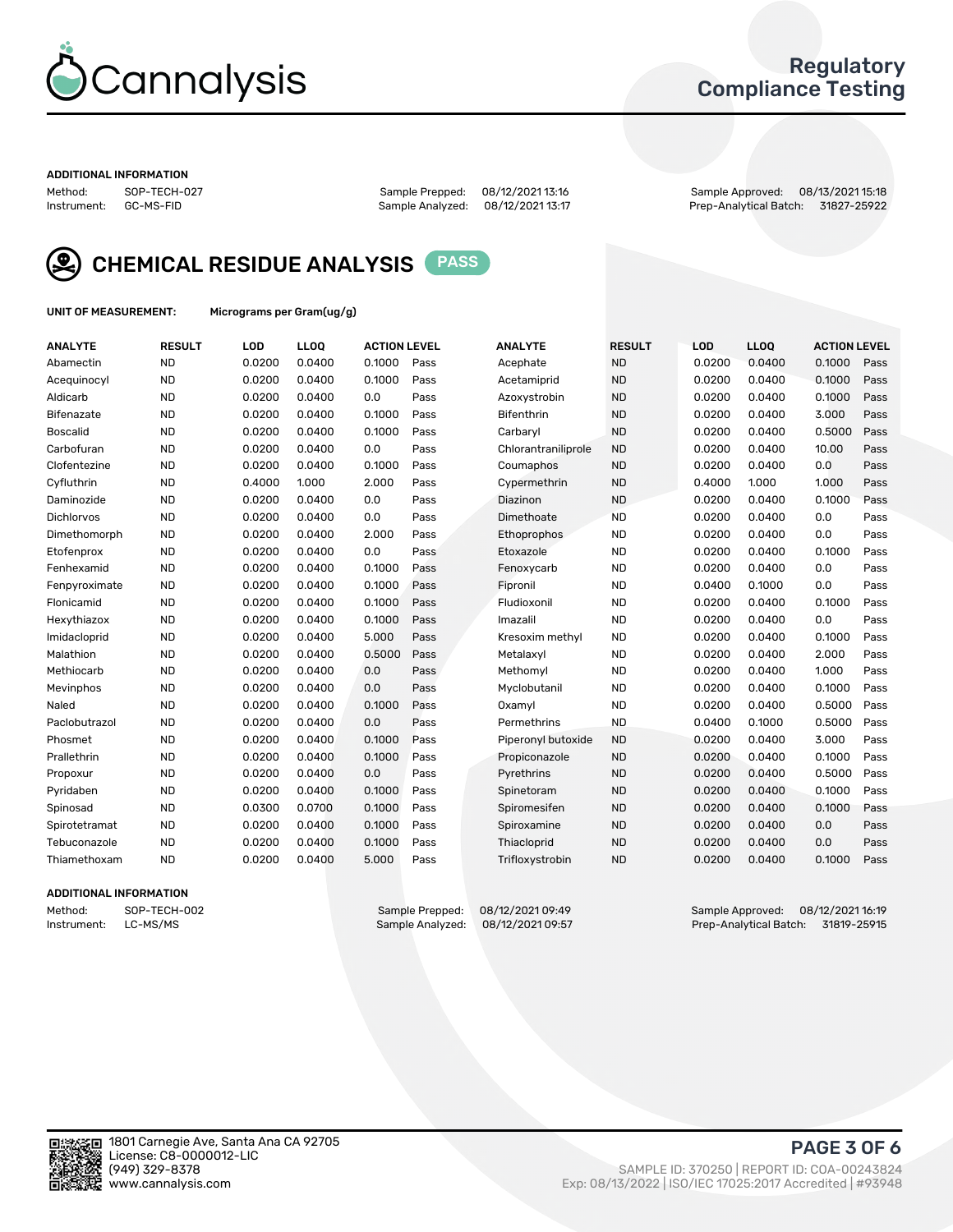

# CHEMICAL RESIDUE GC ANALYSIS PASS

| UNIT OF MEASUREMENT: | м |
|----------------------|---|
|                      |   |

licrograms per Gram(ug/g)

| <b>ANALYTE</b>                                   | <b>RESULT</b>            | LOD    | <b>LLOO</b> | <b>ACTION LEVEL</b> |                                     | <b>ANALYTE</b>                       | <b>RESULT</b> | LOD              | <b>LLOO</b>            | <b>ACTION LEVEL</b>             |      |
|--------------------------------------------------|--------------------------|--------|-------------|---------------------|-------------------------------------|--------------------------------------|---------------|------------------|------------------------|---------------------------------|------|
| Captan                                           | <b>ND</b>                | 0.1000 | 0.2000      | 0.7000              | Pass                                | Chlordane                            | <b>ND</b>     | 0.0109           | 0.0136                 | 0.0                             | Pass |
| Methyl parathion                                 | <b>ND</b>                | 0.0400 | 0.1000      | 0.0                 | Pass                                | <b>PCNB</b>                          | <b>ND</b>     | 0.0200           | 0.0400                 | 0.1000                          | Pass |
| Chlorfenapyr                                     | <b>ND</b>                | 0.0800 | 0.1000      | 0.0                 | Pass                                | Chlorpyrifos                         | <b>ND</b>     | 0.0800           | 0.1000                 | 0.0                             | Pass |
| ADDITIONAL INFORMATION<br>Method:<br>Instrument: | SOP-TECH-010<br>GC-MS/MS |        |             |                     | Sample Prepped:<br>Sample Analyzed: | 08/12/2021 09:50<br>08/12/2021 09:58 |               | Sample Approved: | Prep-Analytical Batch: | 08/12/2021 15:47<br>31821-25917 |      |

# RESIDUAL SOLVENT ANALYSIS PASS

UNIT OF MEASUREMENT: Micrograms per Gram(ug/g)

| <b>ANALYTE</b>       | <b>RESULT</b> | LOD    | <b>LLOO</b> | <b>ACTION LEVEL</b> |      | <b>ANALYTE</b>           | <b>RESULT</b> | LOD    | LLOO  | <b>ACTION LEVEL</b> |      |
|----------------------|---------------|--------|-------------|---------------------|------|--------------------------|---------------|--------|-------|---------------------|------|
| Acetone              | <b>ND</b>     | 50.00  | 100.0       | 5000                | Pass | Acetonitrile             | <b>ND</b>     | 50.00  | 100.0 | 410.0               | Pass |
| Benzene              | <b>ND</b>     | 0.5000 | 1.000       | 1.000               | Pass | <b>Butane</b>            | <b>ND</b>     | 50.00  | 100.0 | 5000                | Pass |
| Chloroform           | <b>ND</b>     | 0.5000 | 1.000       | 1.000               | Pass | Ethanol                  | <b>ND</b>     | 50.00  | 100.0 | 5000                | Pass |
| <b>Ethyl Acetate</b> | <b>ND</b>     | 50.00  | 100.0       | 5000                | Pass | <b>Ethyl Ether</b>       | <b>ND</b>     | 50.00  | 100.0 | 5000                | Pass |
| Ethylene oxide       | <b>ND</b>     | 0.5000 | 1.000       | 1.000               | Pass | Heptane                  | <b>ND</b>     | 50.00  | 100.0 | 5000                | Pass |
| Hexane               | <b>ND</b>     | 50.00  | 100.0       | 290.0               | Pass | <b>Isopropyl Alcohol</b> | <b>ND</b>     | 50.00  | 100.0 | 5000                | Pass |
| Methanol             | <b>ND</b>     | 50.00  | 100.0       | 3000                | Pass | Methylene chloride       | <b>ND</b>     | 0.5000 | 1.000 | 1.000               | Pass |
| Pentane              | <b>ND</b>     | 50.00  | 100.0       | 5000                | Pass | Propane                  | <b>ND</b>     | 50.00  | 200.0 | 5000                | Pass |
| Toluene              | <b>ND</b>     | 50.00  | 100.0       | 890.0               | Pass | Xvlenes                  | <b>ND</b>     | 50.08  | 100.0 | 2170                | Pass |
| Trichloroethylene    | <b>ND</b>     | 0.5000 | 1.000       | 1.000               | Pass | 1.2-Dichloroethane       | <b>ND</b>     | 0.5000 | 1.000 | 1.000               | Pass |

### ADDITIONAL INFORMATION

Method: SOP-TECH-021 Sample Prepped: 08/12/2021 09:21 Sample Approved: 08/12/2021 18:01<br>Instrument: HS-GC-MS/FID Sample Analyzed: 08/12/2021 09:24 Prep-Analytical Batch: 31818-25912 Prep-Analytical Batch: 31818-25912



UNIT OF MEASUREMENT: Cycle Threshold (Ct)

| <b>ANALYTE</b> | <b>RESULT</b>              | LOD   | <b>LLOO</b> |     | <b>ACTION LEVEL</b> | <b>ANALYTE</b>   | <b>RESULT</b> | LOD   | LL <sub>00</sub> |                  | <b>ACTION LEVEL</b> |
|----------------|----------------------------|-------|-------------|-----|---------------------|------------------|---------------|-------|------------------|------------------|---------------------|
| A.fumigatus    | <b>ND</b>                  | 33.00 | 0.0         | 0.0 | Pass                | A. flavus        | <b>ND</b>     | 33.00 | 0.0              | 0.0              | Pass                |
| A. niger       | <b>ND</b>                  | 33.00 | 0.0         | 0.0 | Pass                | A. terreus       | <b>ND</b>     | 33.00 | 0.0              | 0.0              | Pass                |
| <b>STEC</b>    | <b>ND</b>                  | 33.00 | 0.0         | 0.0 | Pass                | Salmonella spp   | <b>ND</b>     | 33.00 | 0.0              | 0.0              | Pass                |
|                | ADDITIONAL INFORMATION     |       |             |     |                     |                  |               |       |                  |                  |                     |
| Method:        | SOP-TECH-016, SOP-TECH-022 |       |             |     | Sample Prepped:     | 08/13/2021 07:55 |               |       | Sample Approved: | 08/13/2021 17:07 |                     |

Instrument: qPCR Sample Analyzed: 08/13/2021 08:00 Prep-Analytical Batch: 31842-25952

PAGE 4 OF 6

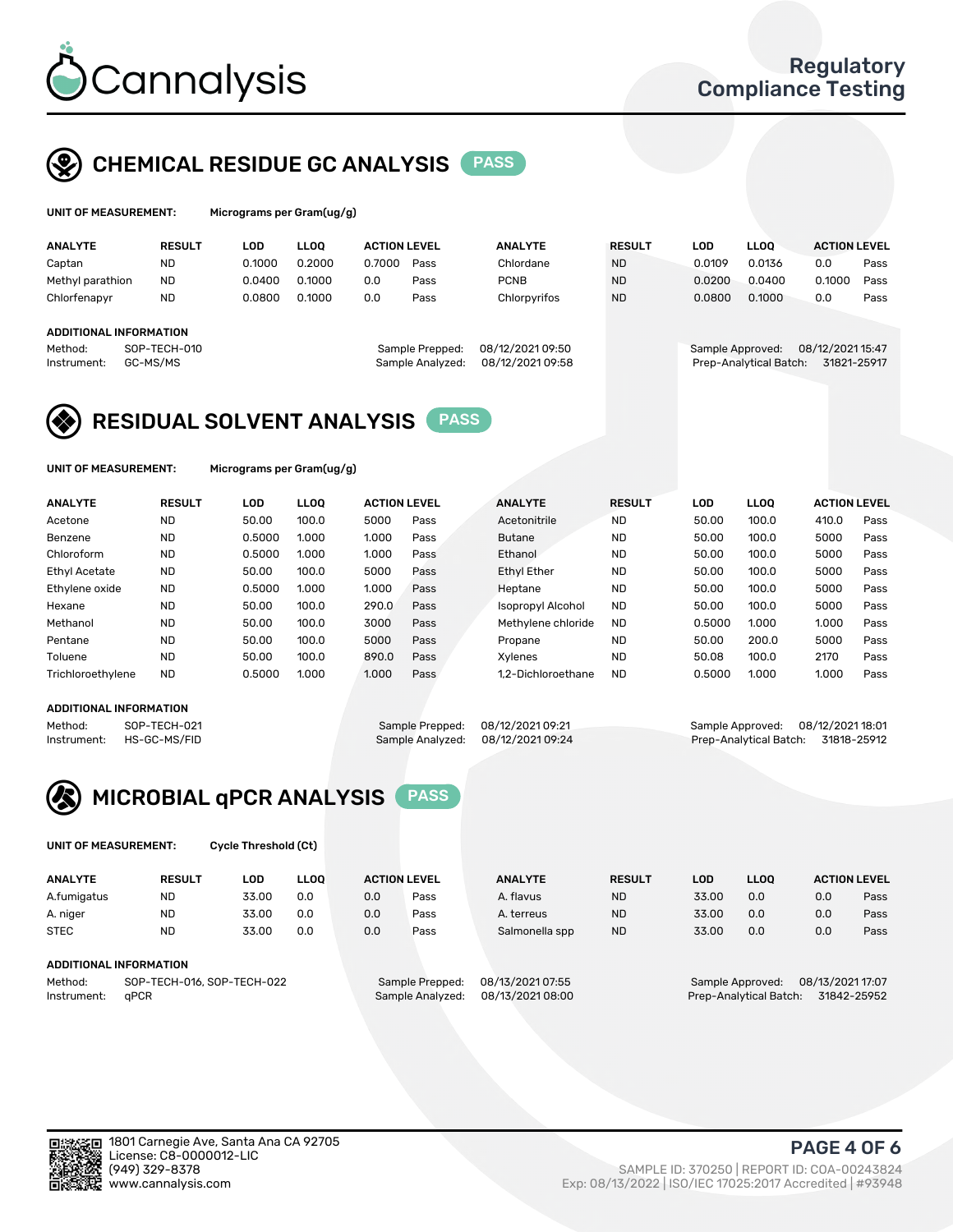



| UNIT OF MEASUREMENT:                                    |                                                                                                            | Micrograms per Gram(ug/g)      |             |                     |                                      |                |                  |                        |                                 |                     |      |
|---------------------------------------------------------|------------------------------------------------------------------------------------------------------------|--------------------------------|-------------|---------------------|--------------------------------------|----------------|------------------|------------------------|---------------------------------|---------------------|------|
| <b>ANALYTE</b>                                          | <b>RESULT</b>                                                                                              | <b>LOD</b>                     | <b>LLOO</b> | <b>ACTION LEVEL</b> |                                      | <b>ANALYTE</b> | <b>RESULT</b>    | <b>LOD</b>             | <b>LLOQ</b>                     | <b>ACTION LEVEL</b> |      |
| Arsenic                                                 | <b>ND</b>                                                                                                  | 0.0120                         | 0.1000      | 0.2000              | Pass                                 | Cadmium        | <b>ND</b>        | 0.0072                 | 0.0500                          | 0.2000              | Pass |
| Lead                                                    | $<$ LLOO                                                                                                   | 0.0068                         | 0.0500      | 0.5000              | Pass                                 | Mercury        | <b>ND</b>        | 0.0060                 | 0.0500                          | 0.1000              | Pass |
| <b>ADDITIONAL INFORMATION</b><br>Method:<br>Instrument: | SOP-TECH-013<br>Sample Prepped:<br>ICP-MS<br>Sample Analyzed:<br><b>MYCOTOXINS ANALYSIS</b><br><b>PASS</b> |                                |             |                     | 08/12/2021 14:58<br>08/12/2021 15:00 |                | Sample Approved: | Prep-Analytical Batch: | 08/12/2021 22:20<br>31823-25930 |                     |      |
| <b>UNIT OF MEASUREMENT:</b>                             |                                                                                                            | Micrograms per Kilogram(ug/kg) |             |                     |                                      |                |                  |                        |                                 |                     |      |
| <b>ANALYTE</b>                                          | <b>RESULT</b>                                                                                              | <b>LOD</b>                     | <b>LLOO</b> | <b>ACTION LEVEL</b> |                                      | <b>ANALYTE</b> | <b>RESULT</b>    | <b>LOD</b>             | <b>LLOQ</b>                     | <b>ACTION LEVEL</b> |      |
| Aflatoxin B1                                            | <b>ND</b>                                                                                                  | 1.000                          | 2.000       |                     | N/A                                  | Aflatoxin B2   | <b>ND</b>        | 2.000                  | 5.000                           |                     | N/A  |
| Aflatoxin G1                                            | <b>ND</b>                                                                                                  | 2.000                          | 5.000       |                     | N/A                                  | Aflatoxin G2   | <b>ND</b>        | 2.000                  | 5.000                           |                     | N/A  |
| <b>Total Aflatoxins</b>                                 | <b>ND</b>                                                                                                  | 10.00                          | 14.00       | 20.00               | Pass                                 | Ochratoxin A   | <b>ND</b>        | 1.000                  | 2.000                           | 20.00               | Pass |

#### ADDITIONAL INFORMATION

Method: SOP-TECH-020 Sample Prepped: 08/12/2021 09:49 Sample Approved: 08/12/2021 13:16 Instrument: LC-MS/MS Sample Analyzed: 08/12/2021 09:57 Prep-Analytical Batch: 31820-25914



UNIT OF MEASUREMENT: Filth and Foreign Matter (%, #/3g)

| <b>ANALYTE</b>                                              | <b>RESULT</b> | LOD | <b>LLOO</b> | <b>ACTION LEVEL</b> |                                     | <b>ANALYTE</b>                       | <b>RESULT</b> | LOD                                                                           | <b>LLOO</b> | <b>ACTION LEVEL</b> |      |
|-------------------------------------------------------------|---------------|-----|-------------|---------------------|-------------------------------------|--------------------------------------|---------------|-------------------------------------------------------------------------------|-------------|---------------------|------|
| IF RH ME                                                    | <b>ND</b>     | 0.0 | 0.0         | 1.000               | Pass                                | <b>IFM</b>                           | <b>ND</b>     | 0.0                                                                           | 0.0         | 25.00               | Pass |
| Mold                                                        | <b>ND</b>     | 0.0 | 0.0         | 25.00               | Pass                                | <b>SSCD</b>                          | <b>ND</b>     | 0.0                                                                           | 0.0         | 25.00               | Pass |
| ADDITIONAL INFORMATION                                      |               |     |             |                     |                                     |                                      |               |                                                                               |             |                     |      |
| Method:<br>SOP-TECH-009<br>Instrument:<br>Visual Inspection |               |     |             |                     | Sample Prepped:<br>Sample Analyzed: | 08/13/2021 08:57<br>08/13/2021 09:26 |               | 08/13/2021 09:29<br>Sample Approved:<br>Prep-Analytical Batch:<br>31852-25956 |             |                     |      |



PAGE 5 OF 6